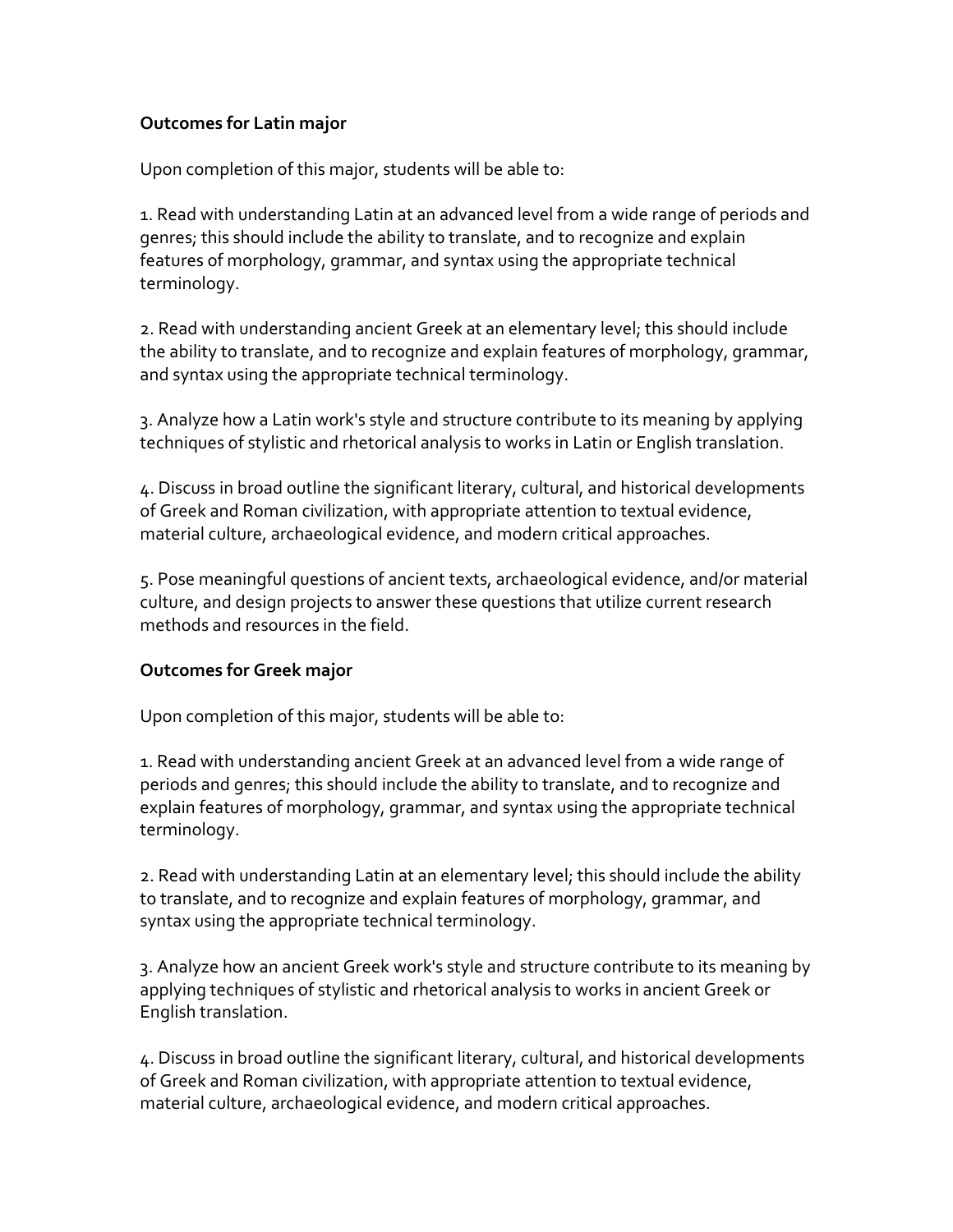5. Pose meaningful questions of ancient texts, archaeological evidence, and/or material culture, and design projects to answer these questions that utilize current research methods and resources in the field.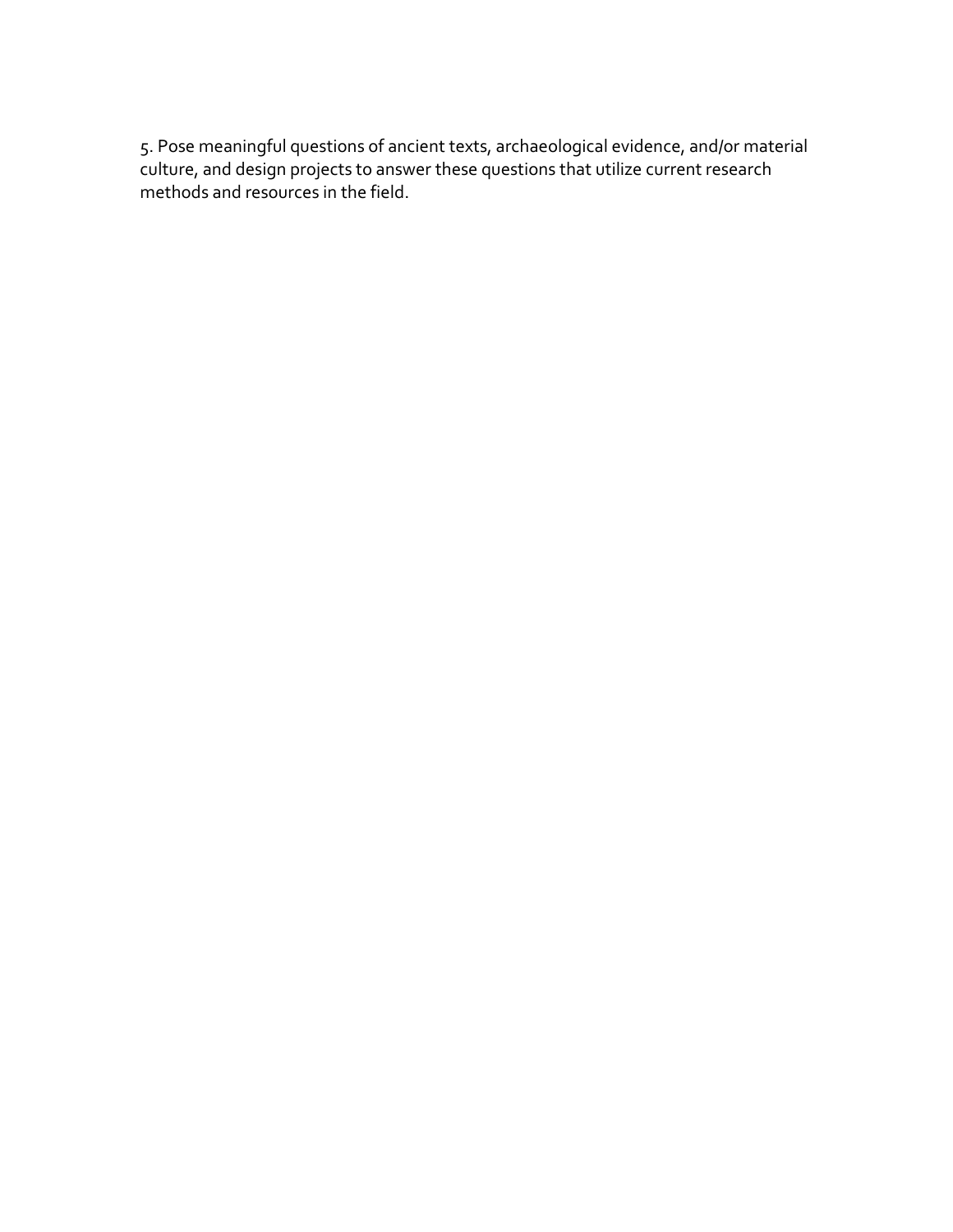### **Outcomes for Greek and Latin major**

Upon completion of this major, students will be able to:

1. Read with understanding Latin and ancient Greek at an advanced level from a wide range of periods and genres; this should include the ability to translate, and to recognize and explain features of morphology, grammar, and syntax using the appropriate technical terminology.

2. Analyze how a work's style and structure contribute to its meaning by applying techniques of stylistic and rhetorical analysis to works in Latin, ancient Greek, or English translation.

3. Discuss in broad outline the significant literary, cultural, and historical developments of Greek and Roman civilization, with appropriate attention to textual evidence, material culture, archaeological evidence, and modern critical approaches.

4. Pose meaningful questions of ancient texts, archaeological evidence, and/or material culture, and design projects to answer these questions that utilize current research methods and resources in the field.

# **Outcomes for Classical Studies major**

Upon completion of this major, students will be able to:

1. Read with understanding Latin or ancient Greek at an intermediate level from a range of periods and genres; this should include the ability to translate, and to recognize and explain features of morphology, grammar, and syntax using the appropriate technical terminology.

2. Analyze how a work's style and structure contribute to its meaning by applying techniques of stylistic and rhetorical analysis to works in Latin, ancient Greek, or English translation.

3. Discuss in broad outline the significant literary, cultural, and historical developments of Greek and Roman civilization, with appropriate attention to textual evidence, material culture, archaeological evidence, and modern critical approaches.

4. Pose meaningful questions of ancient texts, archaeological evidence, and/or material culture, and design projects to answer these questions that utilize current research methods and resources in the field.